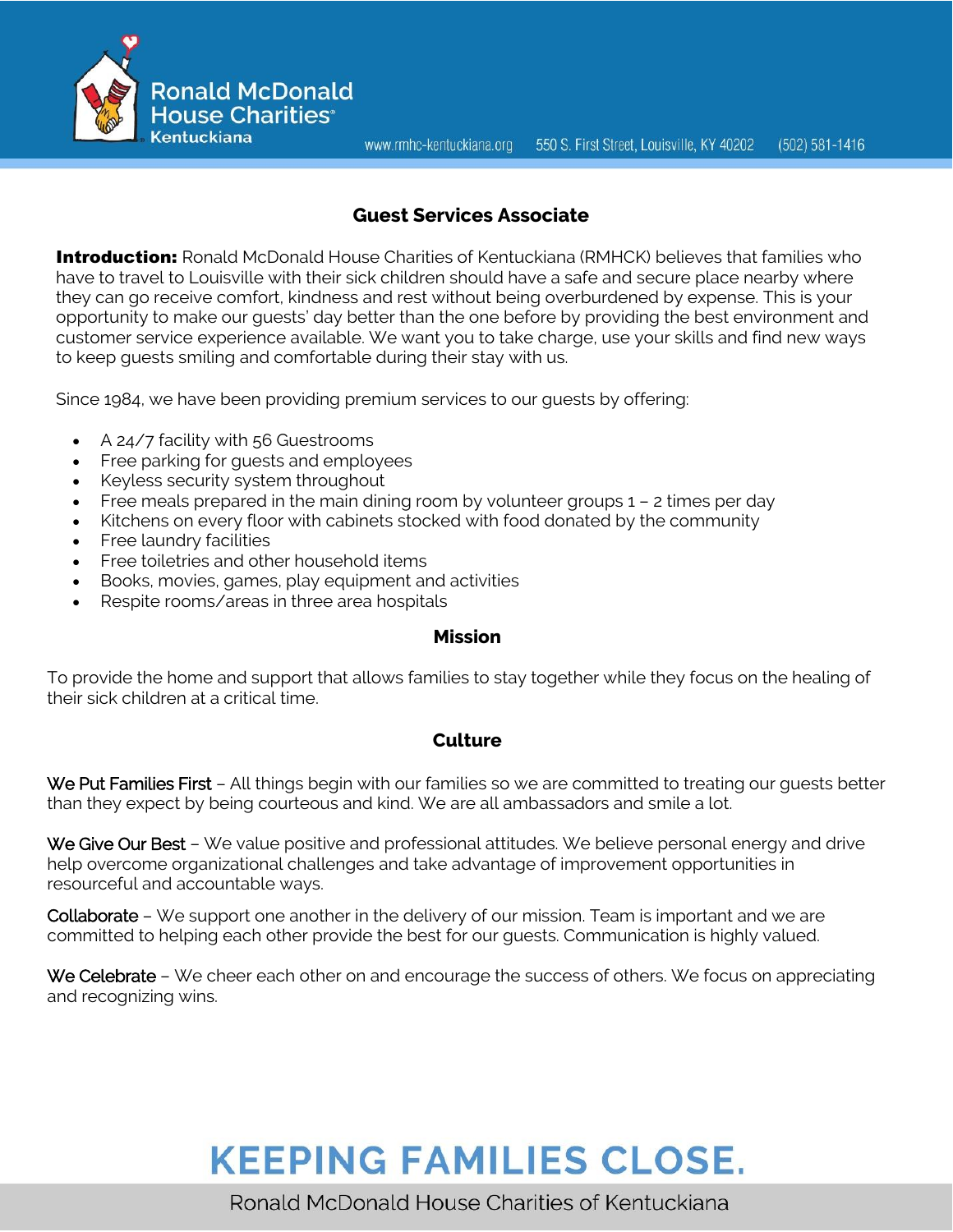# **Key Competencies**

Values & Trust - Keeps the mission and priorities of RMHCK first and foremost when making decisions that impact our service to families. Acts with honesty and integrity in all matters. Treats others fairly. Represents RMHCK well in all deeds and actions.

Compassion-Acts in a caring and inclusive way towards all guests, volunteers and co-workers, regardless of relationships to them and without regard to any individual differences.

Adaptability – Is open to and embraces change and new ideas. Demonstrates flexibility in doing things differently. Is able to adapt quickly without reservation. Is supportive and consistently reliable to execute changes in methodology or process.

Learning on the fly - Learns quickly when facing new projects. Is eager, curious and asks questions. Takes notice of the environment and how it can be improved. Is willing to try new things.

Problem Solving - Can find effective solutions to problems; demonstrates ownership, is proactive and resourceful. A creative thinker who can carefully analyze a situation and has the determination to resolve issues effectively.

Self-Development - Is personally committed to and actively works to continuously improve themselves by learning from other staff members and other continued educational resources.

# **Responsibilities**

The role of Guest Services Associate is important to RMHCK because we are on our way to significantly increasing our capacity to serve more families in need. It is critically important to have a key employee in place who can maintain a compassionate and caring atmosphere, as well as serve as liaison with volunteers. Additionally, someone who is a positive ambassador for RMHCK and our mission.

# **A Day in the Life of A Guest Services Associate**

- Checking families in and out
- Scheduling occupancy of quest rooms
- Proper enforcement of House policies
- Providing meaningful tasks and thanking volunteers appropriately
- Providing a teamwork approach to problem solving

## **Skills and Qualifications**

- The ideal candidate will have a variety of both weekday and weekend availability throughout the month
- Knowledge of Microsoft Word and Excel; Ability to easily learn a new database system